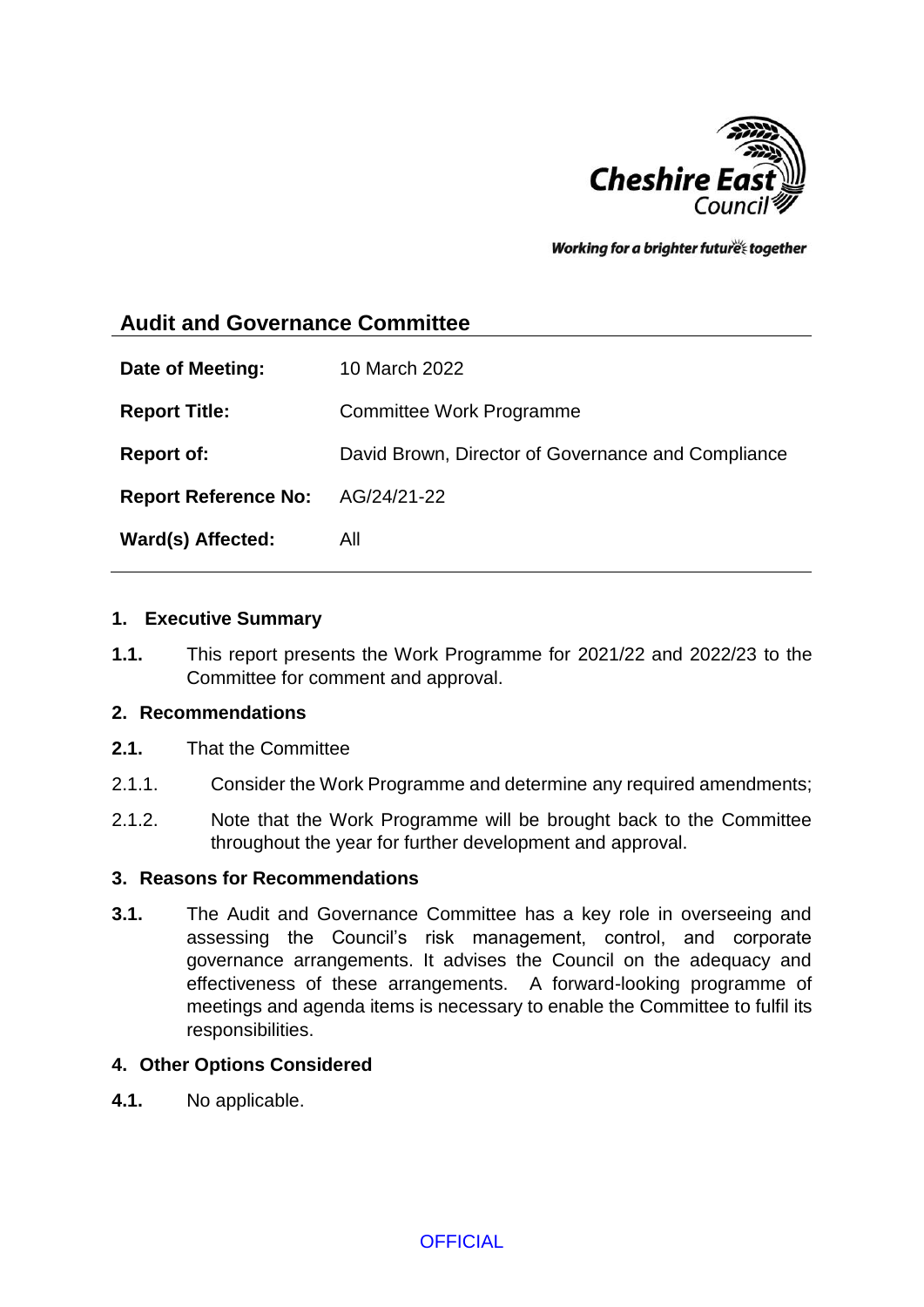## **5. Background**

- **5.1.** In March 2021 the Audit and Governance Committee approved the draft Work Programme for 2021/22.
- **5.2.** Changes to the Work Programme since the last considered at the September 2021 meeting include the inclusion of agenda items for the Committee's meeting on 17 January 2022.
- **5.3.** Aspects of the Audit and Governance Committee's agenda are determined by statutory requirements such as the Statement of Accounts and Annual Governance Statement.
- **5.4.** Outside of these agenda items, the Committee should aim to manage its agenda according to its assurance needs to fulfil its terms of reference. The Committee is asked to consider the contents of the Work Plan (Appendix A) and establish any amendments that will enable it to meet its responsibilities.
- **5.5.** By identifying the key topics to be considered at the Audit and Governance Committee meetings, and receiving appropriate reports, Committee Members are able to undertake their duties effectively and deliver them to a high standard. In turn, this adds to the robustness of the risk management framework, the adequacy of the internal control environment and the integrity of the financial reporting and corporate governance of the Council.
- **5.6.** Members will recognise that some items are brought to Committee on a more regular basis than others to ensure that staututory requirements are complied with. There are also individual requirements of the Committee's Terms of Reference which are only used on an ad-hoc basis. The Work Plan will be re-submitted to the Committee for further development and approval at each subsequent meeting.
- **5.7.** In order to help with their deliberations, Members are asked to consider the following:
- 5.7.1. care should be taken to avoid duplication and maintain the focus of an audit committee on its core functions as defined by its terms of reference rather than wider issues that are subject to the work of other committees or assurance functions.
- 5.7.2. that the Audit and Governance Committee should operate at a strategic level with matters of operational detail resolved by service managers.
- 5.7.3. the number and frequency of reports should be proportional to the risk in order to give the core business of an audit committee sufficient focus and attention and to avoid lengthy and thus unproductive meetings.

# **OFFICIAL**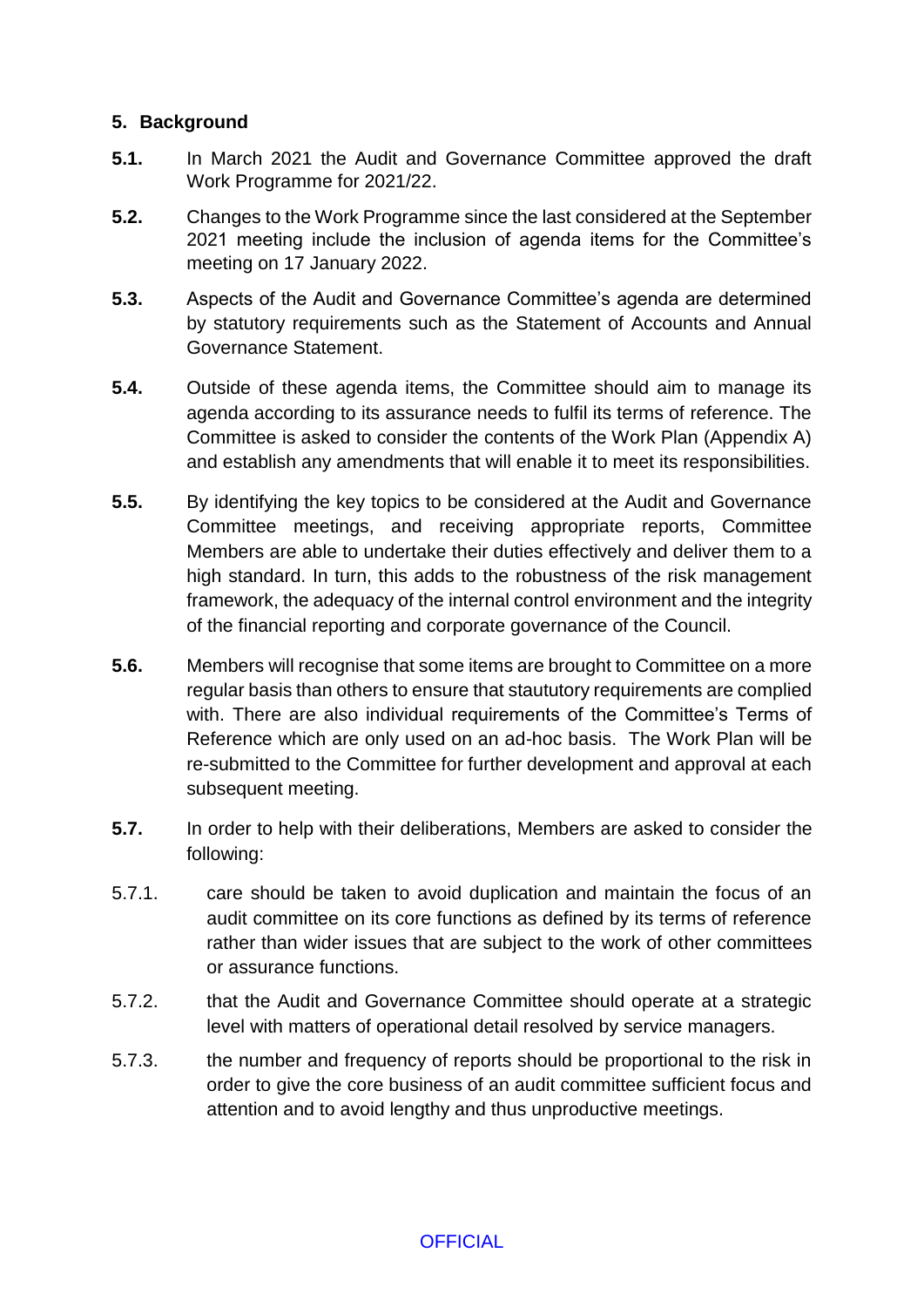# **6. Consultation and Engagement**

**6.1.** The Work Plan is prepared following discussion with key officers who regularly provide updates to the Audit and Governance Committee. The Work Plan for 2021/22 is also discussed with the Committee Chair and Vice Chair and considered by the Corporate Leadership Team.

# **7. Implications**

### **7.1. Legal**

7.1.1. The Work Plan for 2021/22 complies with the requirements of the Accounts and Audit Regulations 2015. The Committee is advised that for the publication of the 2020/21 accounts, an approach has been agreed with the Council's external auditors to manage risks recognised around capacity and resource.

### **7.2. Finance Implications**

7.2.1. When reviewing the Work Plan, Members will need to consider the resource implications of any reviews they wish to carry out both in terms of direct costs and in terms of the required officer support.

### **7.3. Policy Implications**

7.3.1. There are no policy implications in this report.

#### **7.4. Equality Implications**

7.4.1. There are no direct implications for equality in this report. The Audit and Governance Committee receives assurances from across the organisation.

# **7.5. Human Resources Implications**

7.5.1. Members should be satisfied that the inclusion of each item on its agenda results in added value, as the assurance process has a resource implication to the organisation and should therefore be proportional to the risk.

#### **7.6. Risk Management Implications**

7.6.1. Effective internal control and the establishment of an audit committee can never eliminate the risks of serious fraud, misconduct, or misrepresentation of the financial position.

However, an effective audit committee can:

7.6.1.1. raise awareness of the need for robust risk management, control and corporate governance arrangements and the implementation of audit recommendations,

# **OFFICIAL**